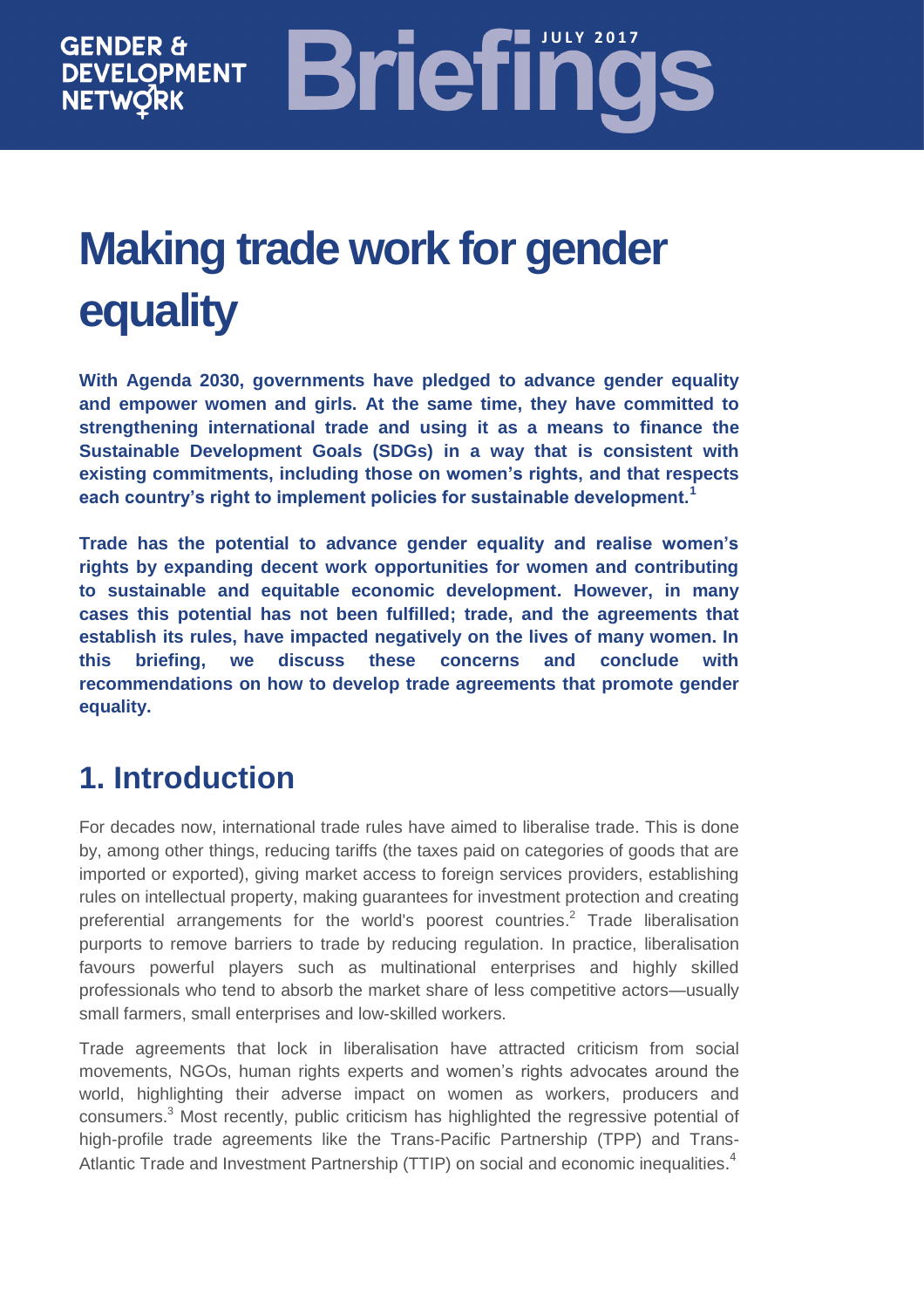

## **Box 1: The GATT, the WTO and free trade**

For the past 60 years, the rules of trade between countries have been governed first by the General Agreement on Tariffs and Trade (GATT) and then by the World Trade Organisation (WTO), which currently has 164 member countries. Both the WTO and GATT have aimed to considerably reduce tariffs. Recently, negotiations at the WTO have stalled, and there has been an exponential increase in the number of bilateral and multilateral trade and investment agreements concluded outside of the auspices of the WTO.

Trade liberalisation has been central to these agreements, including free trade agreements (FTAs) and bilateral investment treaties (BITs), which have become increasingly common over the last two decades, such that almost every WTO member country is now also a party to at least one FTA.<sup>5</sup>

In this briefing we examine the implications of current trade policy for gender equality. We look at the impact of trade agreements on the ability of governments to allocate resources to gender equality, on labour standards and the ability of women to compete in liberalised markets, and on the accessibility of essential public goods and services. We suggest that trade policy can enhance women's livelihoods and strengthen gender equality when it is implemented within a supportive regulatory framework—but this is not currently the case. In conclusion, we recommend ways to ensure that trade policy is consistent with governments' existing commitments to fulfil women's rights and promote sustainable development. Specifically, we make the following recommendations:

#### **Recommendations**

Governments should:

- 1. Build capacity on gender equality and trade within governments.
- 2. Ensure trade agreements are consistent with and promote international human rights agreements and obligations as well as Agenda 2030.
- 3. Conduct gender and human rights impact assessments and take the findings of those assessments into account.
- 4. Make trade negotiations transparent and participatory.

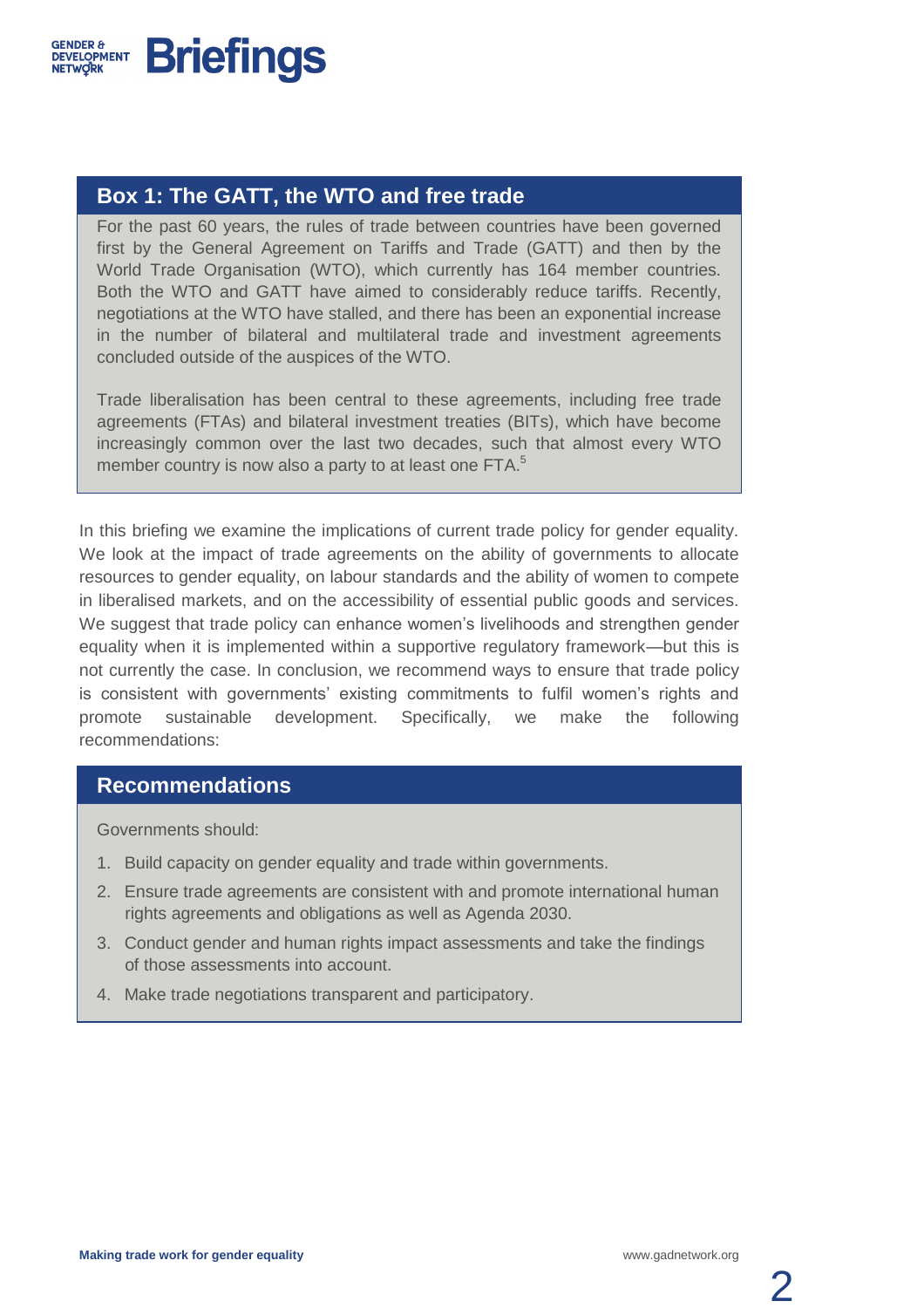# **2. The impact of trade and trade agreements on gender equality and women's rights**

## **2.1 Trade rules can reduce government resources for gender equality**

Government spending is vital to achieving gender equality, whether in the provision of services and programmes including healthcare and education, or in the development of infrastructure that reduces women's unpaid care and domestic work. Trade liberalisation, however, has resulted in significant reductions in government revenue in developing countries due to the loss of income from trade taxes, including tariffs.<sup>6</sup> In turn, these diminishing revenues lead to cuts in government expenditure on public goods and services. This is especially likely in developing countries, which tend to rely more heavily on trade taxes as a source for revenue and have a weaker capacity to replace lost income through the collection of other taxes.<sup>7</sup> For example, the UN Conference on Trade and Development (UNCTAD) reports that in sub-Saharan Africa, trade taxes account on average for 25 per cent of government revenue.<sup>8</sup> A 2011 study by UNCTAD also confirmed that, if Cabo Verde were to liberalise its tariffs in line with a trade agreement it was negotiating at that time with the European Union, it would lead to a 16 per cent drop in overall government revenue.<sup>9</sup>

Efforts to recover this lost revenue have frequently taken the form of indirect taxes, such as a value-added tax (VAT), which have a greater impact on women.<sup>10</sup> VATs are generally regressive, disproportionately affecting poor households that spend a higher share of their income on basic goods, but there is also evidence that women tend to spend more than men on buying staple goods – food, clothes and medicines – on which indirect taxes are commonly levied.<sup>11</sup>

## **2.2 Women producers and workers bear the brunt of trade liberalisation**

#### **Women workers in the export sector**

**GENDER &** 

**DEVELOPMENT Briefings** 

Part of governments' rationale for increasing international trade has been higher wages and better conditions for workers in the export sector. In reality, export-oriented firms frequently rely on the subordinate social position of women relative to men in order to continue providing lower wages and poorer working conditions as a form of competitive advantage.<sup>12</sup> In developing countries, women often comprise a majority of the workers in export sectors, such as garment and textile manufacturing and non-traditional agricultural exports—jobs that provide not only low wages but also poor working conditions.<sup>13</sup> As the former UN Special Rapporteur on the right to food noted, the overrepresentation of women in the "periphery" of the workforce in export-oriented industries is not because women prefer flexible working arrangements; rather, "it is because women are easier to exploit and have fewer options than men."<sup>14</sup>

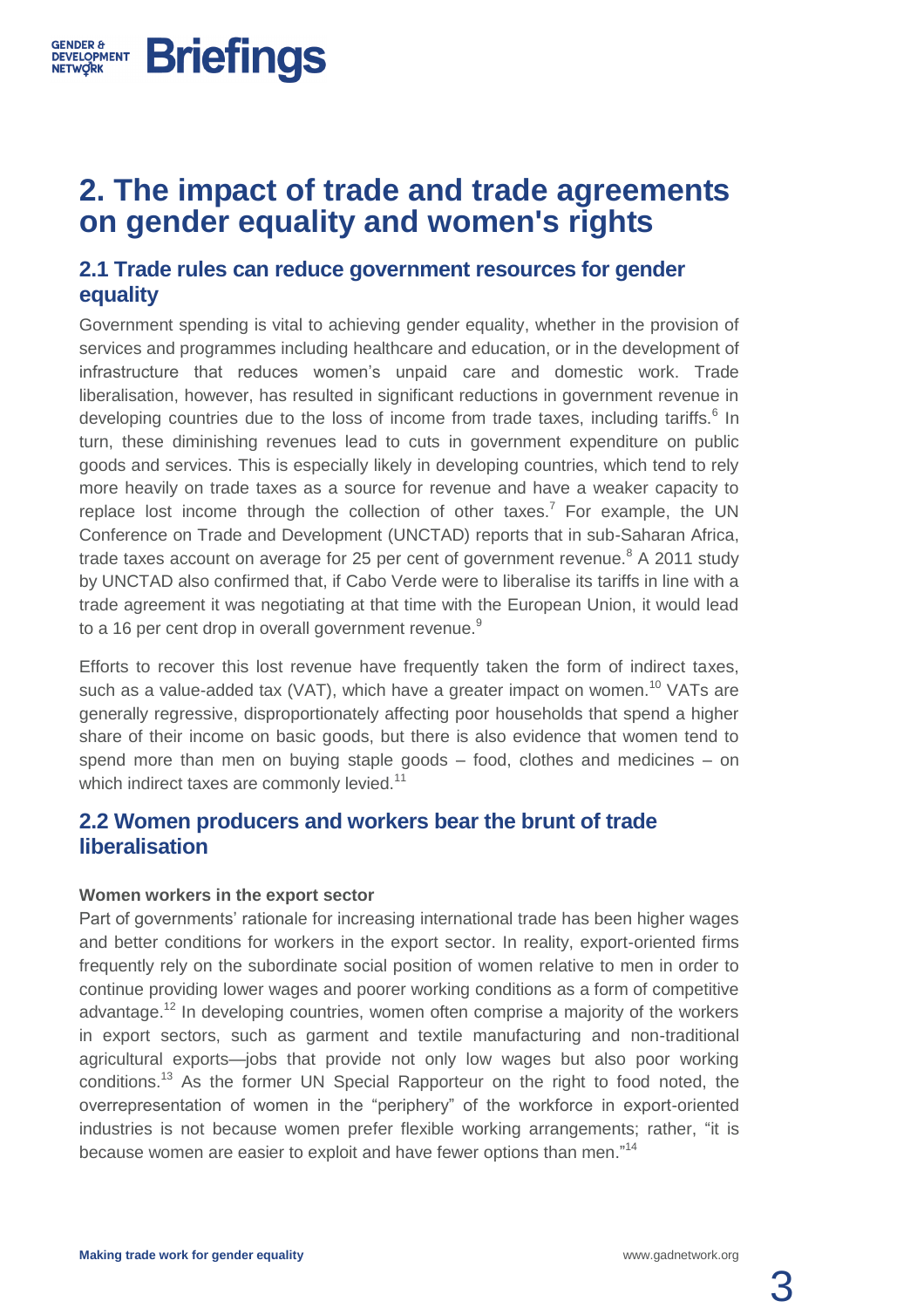

By making use of FTAs, multinational corporations have increasingly looked to outsource production. Governments competing for these production contracts and foreign investment have set up export processing zones (EPZs) offering incentives such as weak labour protections and tax breaks. <sup>15</sup> Women constitute the majority of workers in EPZs.<sup>16</sup> Proponents of EPZs argue that these jobs offer women better wages and benefits than any available alternatives, but the evidence to support such claims is mixed at best. While EPZ jobs would appear to provide better earnings for women in Bangladesh, cases elsewhere provide contrary evidence, with one study finding that workers in Mexican and Central American EPZs earn less than the industrial sector minimum wage.<sup>17</sup> Moreover, employers in these zones have been known to segregate women into unskilled positions that do not provide opportunities for training and promotion, as well as deliberately suppressing union rights.<sup>18</sup>

There is now evidence that as countries move into manufacturing higher value-added goods, with potentially higher wages, a process of "defeminisation" of employment occurs, whereby female labour force participation rates decline.<sup>19</sup> For example, in Taiwan and the Republic of Korea in the 1980s and 1990s, women's share of employment in skill-intensive manufacturing actually decreased as both countries expanded in that area. $^{20}$ 

What is more, current trade agreements have enabled greater mobility of international investment, which allows companies to move to countries offering lower labour costs when faced with worker demands for higher wages or improved conditions. $21$ Employment gains caused by an expansion of export-oriented industry in developing countries, however temporary, have also come at the expense of women workers in developed countries whose jobs have moved elsewhere.<sup>22</sup> From the mid-1970s to the mid-1990s, women workers in the Global North were disproportionately affected by job losses in industries competing with cheap manufacturing imports from developing countries.<sup>23</sup>

When it comes to avoiding the pitfalls of trade liberalisation, trade unions have played an important role in protecting labour rights in export-oriented industries and reducing the gender wage gap.<sup>24</sup> It is therefore particularly important that the right to unionise is protected across the supply chain, including in EPZs and labour-intensive sectors. For example, in the Bangladeshi garment industry, organising and protest by women workers has led to a doubling of their wage and the provision of subsidised food to factory workers.<sup>25</sup> Conversely, the persistence of a significant gender wage gap in Malaysia's manufacturing sector has been attributed to the prohibition against organising for women's rights in foreign-owned, export-oriented enterprises.<sup>26</sup>

#### **Women-led small and medium enterprises**

Enterprises that are owned and operated by women make important contributions to employment and income-generation for women.<sup>27</sup> That said, women-led small and medium enterprises (SMEs) also face the greatest constraints in competing with cheap imported goods when trade is liberalised. Women entrepreneurs experience barriers in accessing loans, technical and business training, market information, and business

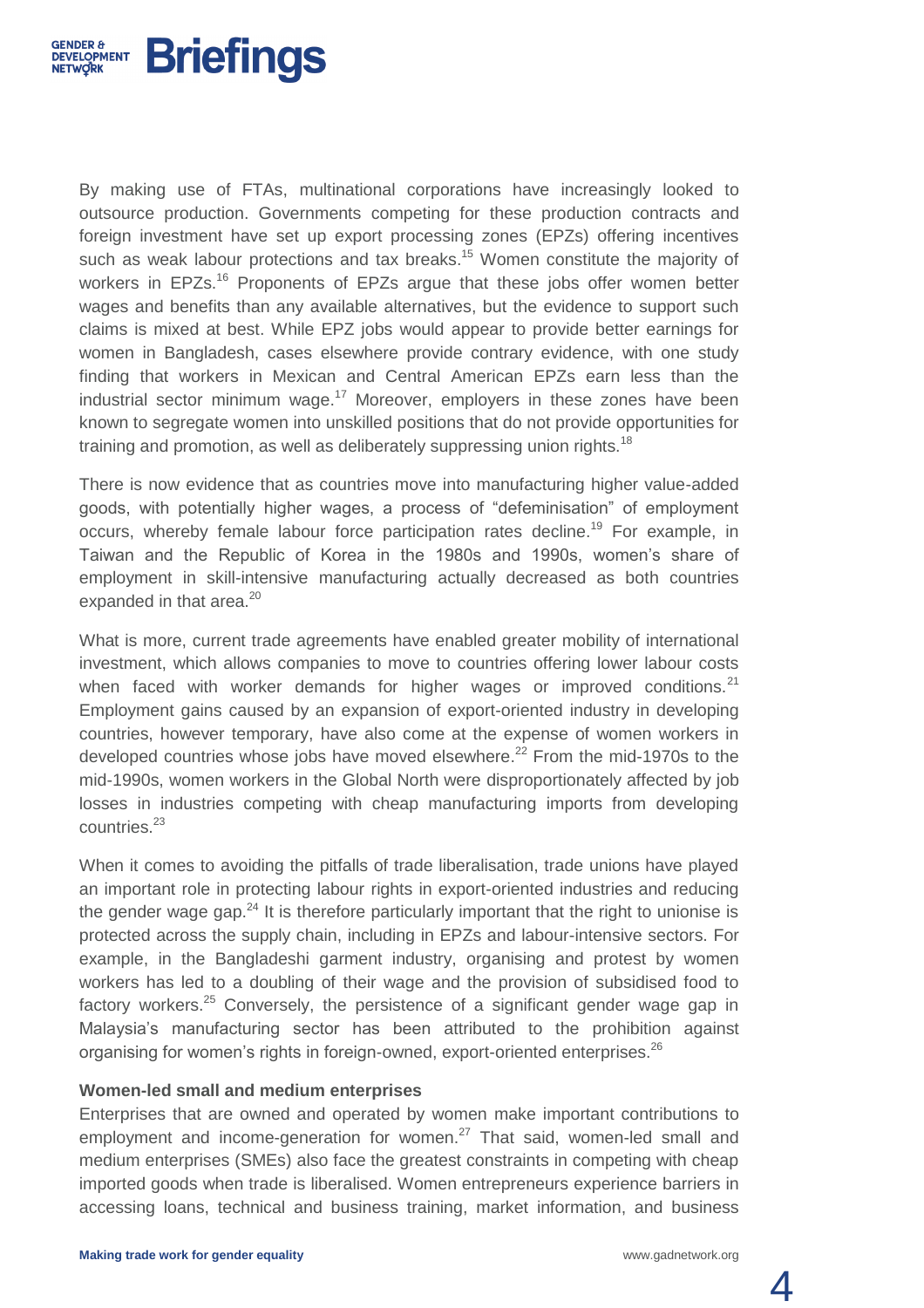

networks, while also balancing paid work with heavy burdens of unpaid care work at home. As a result, women-owned enterprises tend to be less profitable than those run by men.<sup>28</sup>

To counter these constraints, governments sometimes give preference to small, locally run enterprises, including those that are women-led, in their public procurement policy. For example, the government of Kenya reserves 30 per cent of its contracts for women, youth and persons with disabilities.<sup>29</sup> However, many trade agreements prohibit preferential treatment of local SMEs on the basis that it discriminates against foreign businesses. In fact, the European Commission has explicitly identified the liberalisation of public procurement, as "an area of significant potential for EU exporters." 30

#### **Women in agriculture**

As agricultural markets are liberalised, women farmers—who mostly engage in subsistence-oriented, small-scale production—also face greater risk than men of losing their livelihoods.<sup>31</sup> Like the women who run SMEs, they confront obstacles in accessing the resources and training needed to be fully productive. Restrictive laws and cultural norms also undermine the right of women to own or inherit land, which in turn limits their access to credit. $32$  Women are therefore less able to compete when cheap food imports depress the price of their agricultural produce. $33$ 

Further, there is evidence that even when a crop has traditionally been produced by women, the move to producing it for export leads men to take over production and/or marketing, resulting in more income and employment opportunities for men than women.<sup>34</sup> Both men and women small farmers face significant challenges when trying to compete in international markets and comply with complicated regulations, such as sanitary and phytosanitary standards, but women small farmers are again at a particular disadvantage here because discrimination in education and training means that they are more likely to lack the necessary technical expertise to meet various product and process standards.

#### **2.3. Trade in services agreements can deepen women's poverty and unpaid care burdens**

In addition to the sale of goods, trade agreements also cover the provision of services, or intangibles, from insurance to transport to healthcare. The rising liberalisation of trade in services helps to facilitate the privatisation of essential social services such as healthcare, education, water and sanitation by, for example, increasing the cost to governments of creating or expanding service provision—which, in turn, paves the way for commercialisation of those same public services.<sup>35</sup>

Experience of privatised provision of public services suggests that commercial providers frequently introduce or increase user fees that deter or prevent poorer consumers from accessing those services, particularly women.<sup>36</sup> Further, private providers have been known to "cherry pick" the most profitable communities as customers and neglect service for others. For example, an Indonesian court recently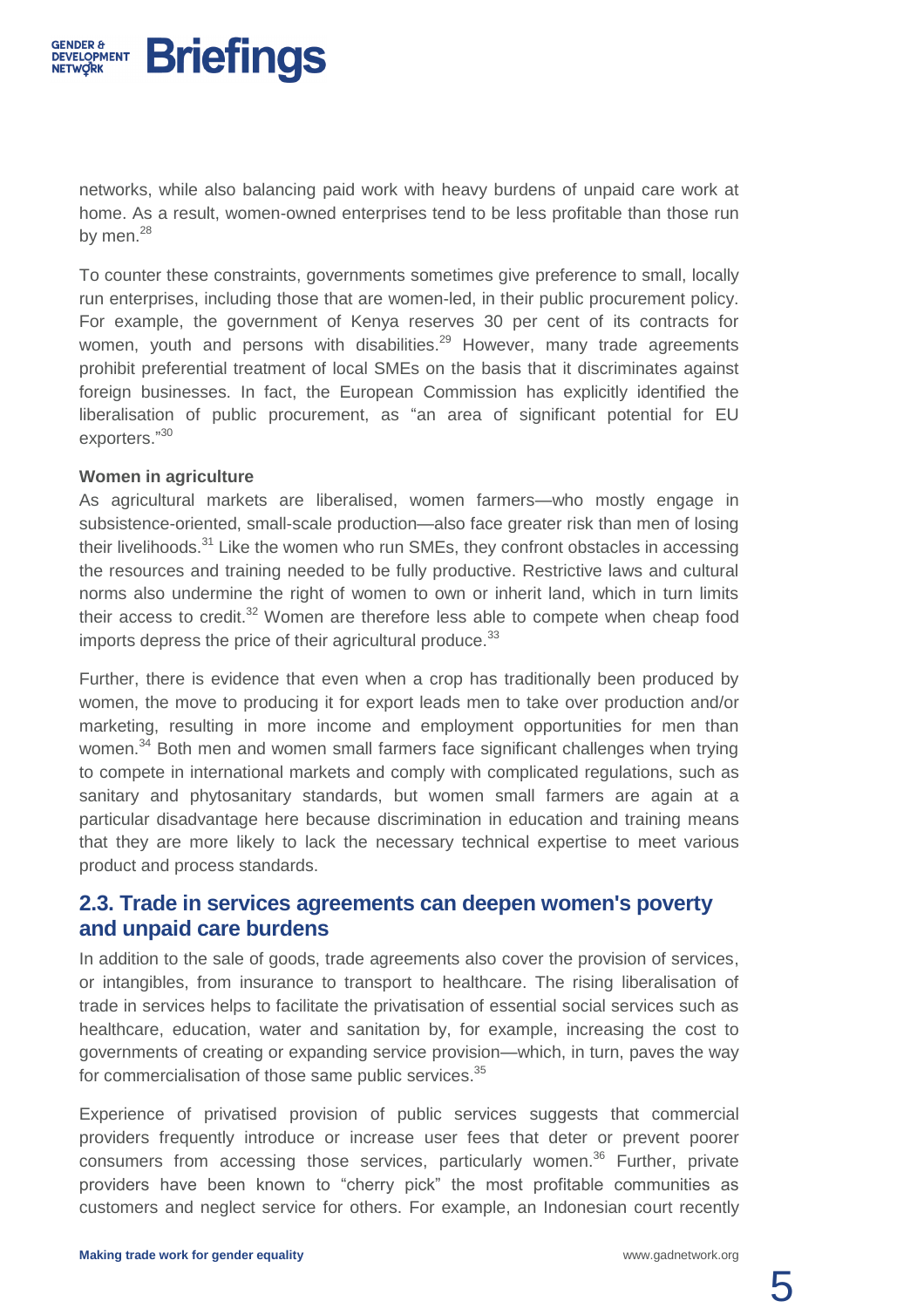

annulled water privatisation contracts after the price of water increased four-fold and coverage deteriorated especially badly in low-income areas. $37$  When public services are cut, traditional gender roles mean that women are left to fill the gaps in provision by, for example, fetching water and fuel and providing care for children, the elderly and ill family members.<sup>38</sup> As women's burden of unpaid care work in the household increases, they are further precluded from seeking employment and education or exercising a range of other rights, thereby entrenching cycles of poverty.

Currently, 23 member governments of the WTO are negotiating a new trade agreement—the Trade in Services Agreement (TISA)—that would cover two-thirds of global trade in services, opening up an unprecedented range of services to foreign competition.<sup>39</sup> TISA would go beyond the existing WTO rules on trade in services, called the General Agreement on Trade in Services (GATS), which give governments more space to choose which services are to be liberalised and which are to be publicly provided or regulated. GATS operates a "positive list" system, in which countries specify which services they wish to liberalise, while TISA proposes to use a "negative list" system, whereby all services are liberalised unless specifically excluded by the country in question.<sup>i</sup>

## **2.4 Tighter intellectual property rights hamper women's access to affordable medicines**

Intellectual property rights provisions have been used in trade agreements to protect the interests of large pharmaceutical companies and restrict the production of cheap generic medicines.<sup>40</sup> Affordable essential medicines are particularly important for women, not only because of women's particular health requirements—for example, related to reproduction—but also because women and girls' disproportionate experiences of poverty, gender-based violence and harmful traditional practices make them particularly vulnerable to ill health and less able to afford expensive medicines.

While the WTO's Agreement on Trade-Related Aspects of Intellectual Property Rights (TRIPS) recognises the need for some "flexibilities" to allow developing countries to ensure better access to medicines, no such exceptions have been included in the new generation of trade agreements. Agreements such as TTIP seek to strengthen intellectual property rights, including by extending the length of time for which medical patents are valid.<sup>41</sup> This would empower pharmaceutical companies to keep affordable generic medicines off the market for many years.

#### **2.5 Protection of investor interests can threaten gender equality**

An increasing number of trade agreements include chapters on investment that set out extensive protections for the interests of foreign investors. These provisions have attracted significant criticism from UN human rights experts and others because of their

 $\overline{a}$ 



<sup>i</sup> The draft text of TISA would require the liberalisation of services in "essentially all modes and sectors" and would require governments to adopt a "negative list" approach to national treatment. This means that national treatment obligations automatically apply to all measures and sectors unless explicitly excluded. Moreover, the Agreement threatens to bind future governments through so-called "standstill" and "ratchet" provisions, which prohibit reversion to state-based provision of public services.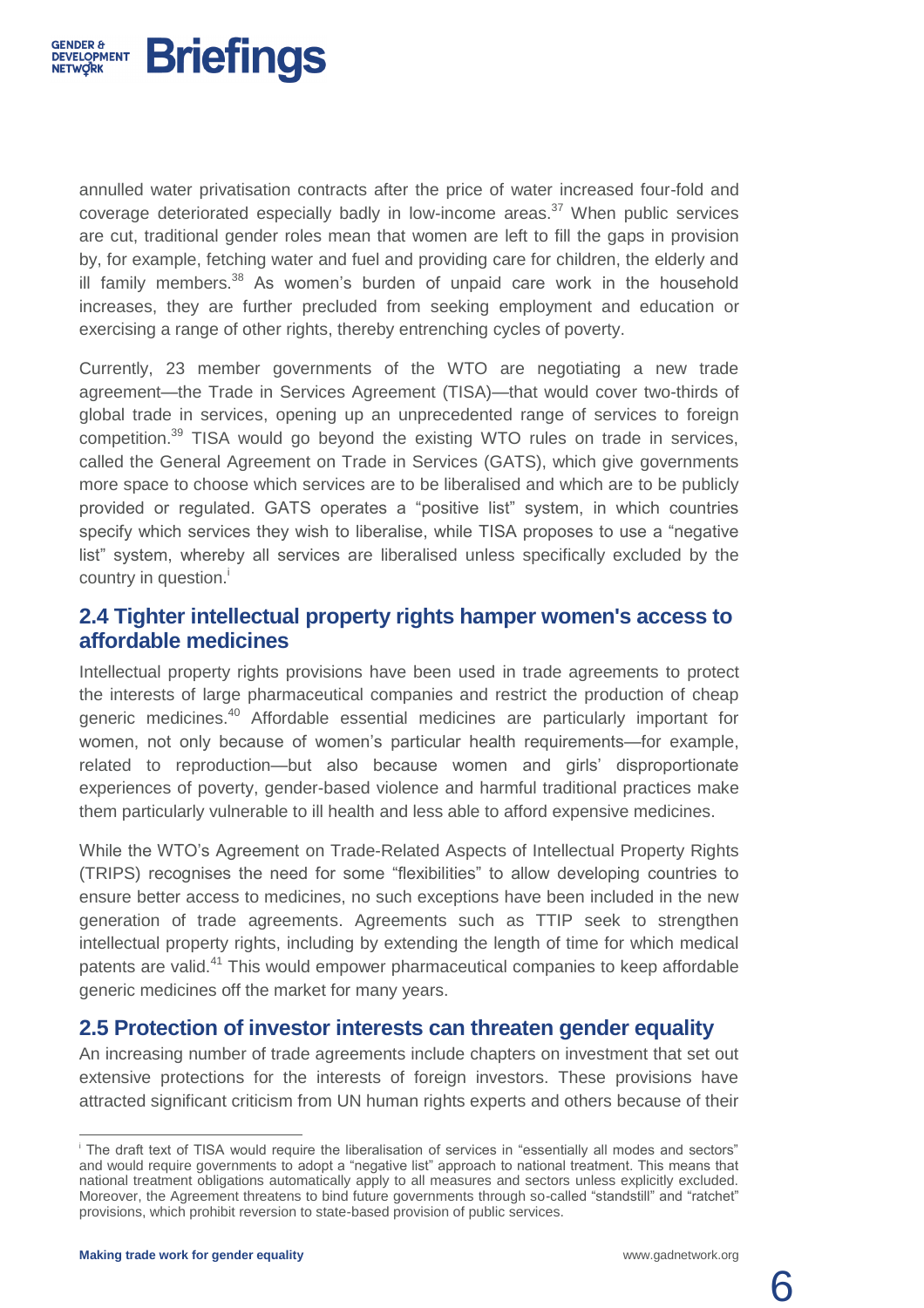

potential to curtail the ability of governments to advance policy that protects and realises human rights and gender equality.<sup>42</sup> In short, they restrict governments' freedom to enact domestic policies if those policies might reduce the anticipated profit of foreign investors.

Among the most controversial aspects of these protections is the investor-state dispute settlement (ISDS) system. ISDS provisions in trade agreements enable investors to bring a claim in a private international tribunal against a government for breach of a provision of the agreement or treaty. Essentially, investors can challenge government policies if they consider them to be detrimental to their interests—including policies that have been introduced to protect human rights or promote equitable development. Moreover, investors are empowered to sue governments even if they merely *anticipate* reductions in profit from their investments due to planned government regulation or licensing.<sup>43</sup>

Already, ISDS claims have been brought to challenge South African legislation to redress historical discrimination, Egypt's proposed increase in the minimum wage and El Salvador's refusal of a mining permit on the grounds that it would undermine the right to water.<sup>44</sup> Measures to promote women's rights and gender equality could be similarly threatened, such as affirmative action laws or laws to close gender wage gaps.<sup>45</sup> It is also worth noting that there are no equivalent sanctions for foreign companies that violate the human rights of local workers or deepen poverty through their business practices.

# **3. Developing gender-equitable trade agreements**

Having outlined the potentially negative effects of trade and trade agreements on gender equality and women's rights, it is clear that future trade agreements should be based on a substantially better understanding of their gendered impacts. There are several approaches that should be considered by governments and trade negotiators in order to develop more gender-equitable trade agreements.

## **3.1 Build capacity on gender equality and trade within governments**

Ensuring that trade agreements are gender-responsive in the first instance requires internal expertise on the intersection of trade and gender on the part of trade ministries and gender ministries. This is especially important now that all governments have committed to the SDGs, which integrate gender targets across each goal and commit governments to "policy and institutional coherence."<sup>46</sup> Governments should ensure sufficient capacity—for example, making use of training provided by UNCTAD and others. Women's rights organisations also have a role to play in sensitising government representatives to the gendered nature of trade agreements.

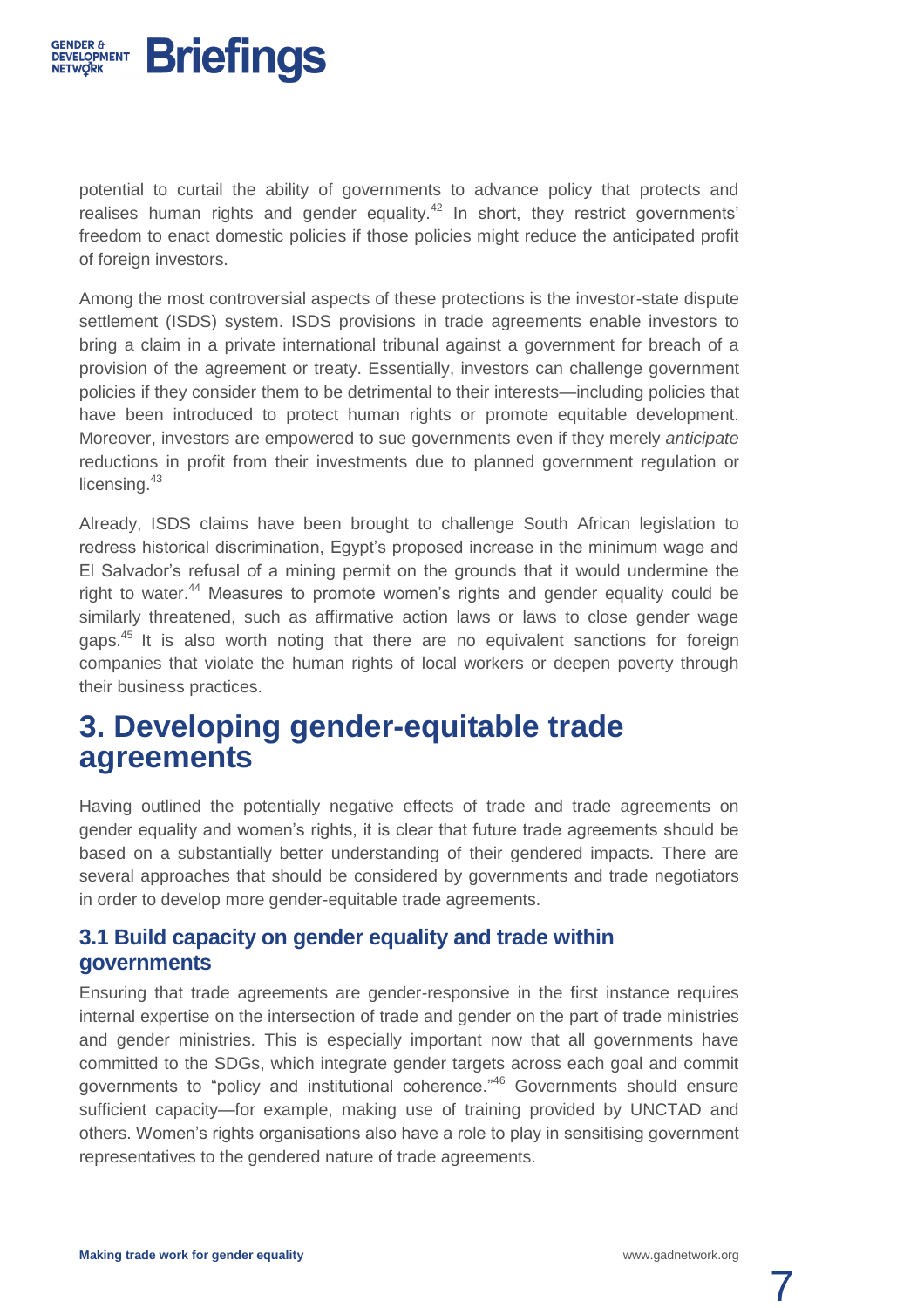

Support for capacity-building on trade within women's rights movements more broadly is also critical for strengthening feminist policy advocacy and encouraging greater engagement of women's rights activists with economic policymaking.<sup>47</sup>

## **3.2 Ensure trade agreements are consistent with human rights obligations**

In negotiating trade agreements, governments should maintain sufficient policy space to adopt policies that protect and promote women's rights in line with their obligations under international human rights law. The Vienna Convention on the Law of Treaties mandates that states must fulfil their human rights treaty obligations in good faith and prohibits them from entering agreements that would undermine their fulfilment of those obligations.<sup>48</sup> Agreements that empower corporations to sue governments for policies that advance human rights are incompatible with this requirement. In addition, Article 103 of the UN Charter says, "In the event of a conflict between the obligations of the Members of the United Nations under the present Charter and their obligations under any other international agreement, the obligations under the present Charter shall prevail."<sup>49</sup>

Further, all member states of the International Labour Organization (ILO) have an obligation to implement, respect and promote ILO conventions, which guarantee the rights of freedom of association and collective bargaining—regardless of whether the individual member state has ratified the conventions.<sup>ii</sup> Although not legally binding in the same way, under the 2030 Agenda for Sustainable Development, governments have also committed to advancing gender equality, including through the promotion of decent work for all.

## **3.3 Conduct gender and human rights impact assessments for all trade agreements and take findings into account**

There have been consistent calls, from UN trade and human rights experts and activists, for governments to conduct gender and human rights impact assessments before entering into new trade agreements. For example, the UN Special Rapporteur on the right to food has published Guiding Principles on Human Rights Impact Assessments of Trade and Investment Agreement*s*, which require that assessments be conducted before agreements are concluded, with periodic assessments to follow.<sup>50</sup>

UNCTAD is developing a set of tools to perform gender-aware ex ante evaluations of trade policies.<sup>51</sup> The following recommendations should be used as part of a comprehensive gender assessment of trade agreements:

 Distinguish between impacts of export expansion and import displacement on different sectors, such as agricultural, manufacturing and services, as well as between different employment statuses held by women (waged work, selfemployment or unpaid care work).

 $\overline{a}$ 



The relevant core ILO conventions here are C87 (Freedom of Association and Protection of the Right to Organise Convention) and C98 (Right to Organise and Collective Bargaining Convention).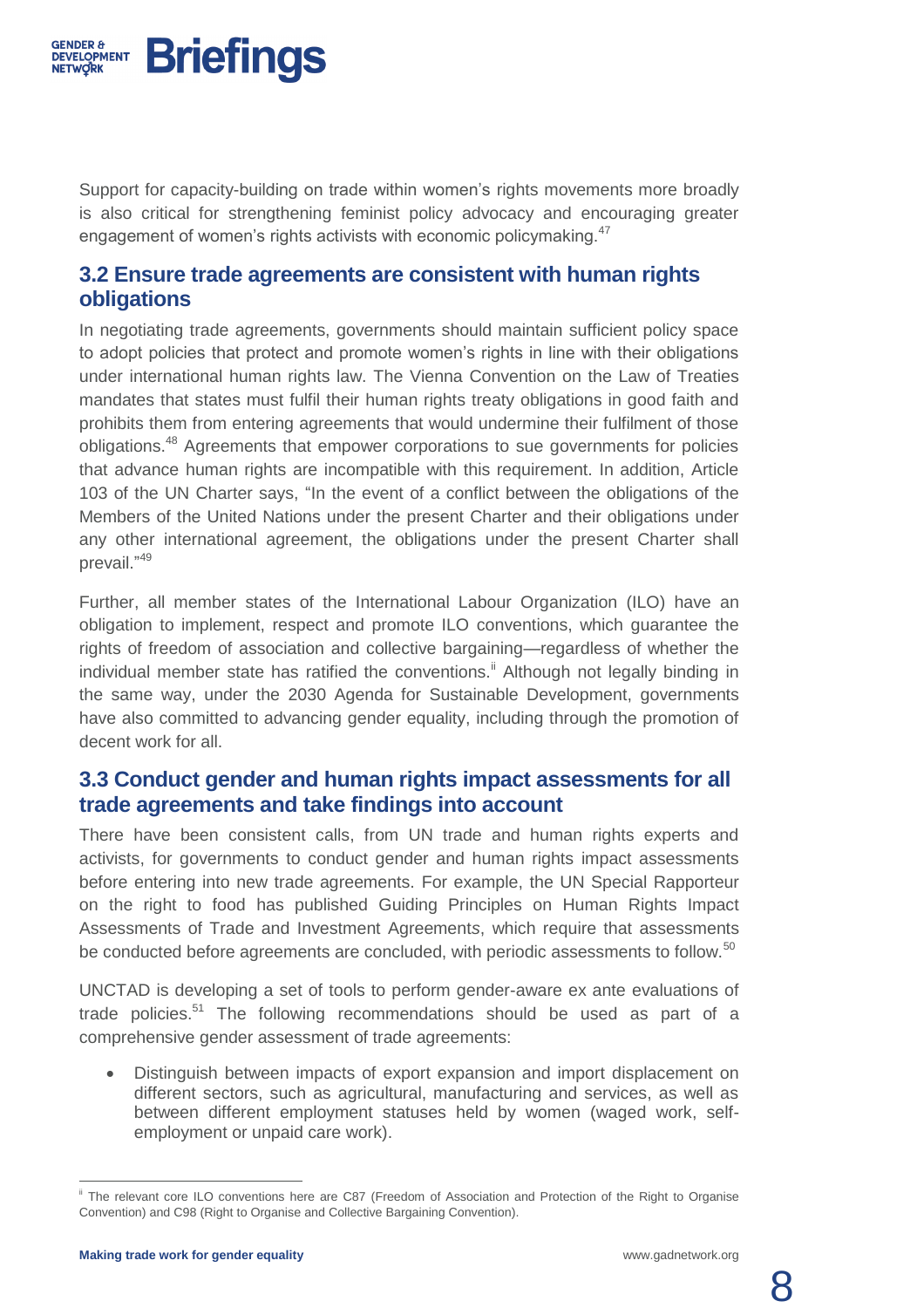

- Analyse the quality—not just quantity—of jobs created by trade deals. This might mean, amongst other things, whether such jobs lead to a reduction in occupational segregation between men and women by providing opportunities for women in non-traditional sectors or in more skilled positions.<sup>52</sup>
- Consider the broader implications of trade deals for women as consumers of goods and public services, and the in-country income distribution effects.<sup>53</sup>
- Evaluate the impact of a proposed trade practice on human rights and gender equality not only *within* a government's national borders but also *beyond* those borders. This is consistent with the extra-territorial human rights obligations of governments, which UN treaty bodies have urged governments to respect in their international trade policies.<sup>54</sup>

Such assessments will require quality sex-disaggregated data and should be participatory, involving representatives of local women's rights organisations and trade unions. The implications of the agreement on gender equality and women's rights should then be taken into account, limiting the scope of trade agreements in some instances and informing the social, economic and industrial policies that are necessary for achieving broader public goals including gender equality.

#### **3.4 Make trade negotiations transparent and participatory**

Conducting participatory gender impact assessments requires greater transparency around the negotiation of trade agreements. The ability of women's movements to effectively engage with the content of recent agreements like TTIP, TPP and TISA has been seriously hampered by the secrecy surrounding negotiations and the draft texts themselves. While representatives of powerful industries reportedly had privileged access to the text of the TPP during negotiations, civil society had to rely on leaked drafts to inform its advocacy.<sup>55</sup> Governments should work to reduce the barriers that civil society organisations face to participating in trade negotiations and accessing full information.<sup>56</sup> Trade agreements should be subject to parliamentary scrutiny, with drafts released to the public and open consultation processes.

#### **3.5 The role of civil society**

Governments are not the only bearers of responsibility here, either—civil society must also ensure that gender equality is central to its approach to trade. Organisations monitoring trade agreements should engage with women's rights organisations and adjust their analysis and demands accordingly.

As governments increase their efforts to negotiate North-South and cross-regional trade agreements, particularly in view of stalled discussions in the WTO, it is crucial that women's rights movements around the world work together to build a common analysis and strategy around trade policy. Mobilisation around trade agreements in countries in the Global North should reflect not only domestic concerns but also the negative consequences of trade agreements for women in the Global South, where the impacts for livelihoods and gender equality are often even more profound.

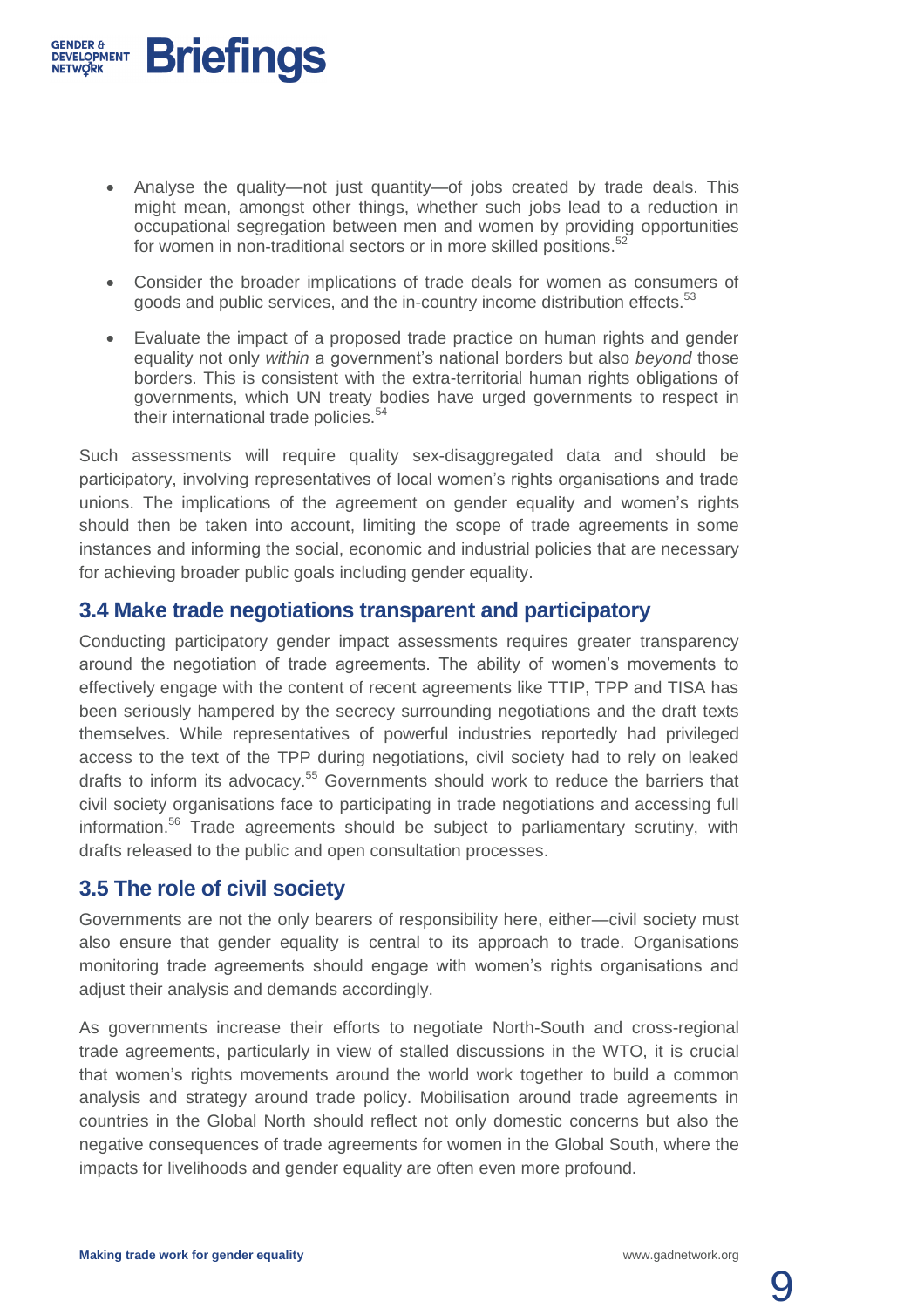

# **4. Conclusion**

Trade, and the agreements that shape trade, are not gender-neutral. The evidence suggests that trade liberalisation exacerbate gender inequality in a variety of ways. Whether as workers in export industries, small farmers or the owners of SMEs, women are more exposed than men to the risks of liberalised trade. Women's subordinate status in society and increased risk of poverty means that they suffer more when trade agreements increase the price of essential medicines, privatise care provision or undermine trade union rights. The ability of governments to redress imbalances and promote gender equality is then restricted when government revenue is depleted by falling tariffs, or when policies to promote human rights are challenged because they threaten investor interests.

There is an alternative. Governments can negotiate trade agreements and agree trade policy that promotes rather than undermines gender equality and women's rights. Trade agreements must be consistent with governments' commitments on human rights and gender equality, including but not limited to Agenda 2030 and the SDGs. Gender and human rights impact assessments for all trade agreements should be carried out before agreements are concluded, with assessments continuing at regular intervals and whose outcomes are used to inform policy. Greater capacity building on the gender-trade nexus is needed, including both gender training for government trade negotiators and trade capacity building within women's ministries and movements. Trade policy must be developed in a transparent and democratic way, allowing for full scrutiny and consultation with civil society, including women's movements.

Finally, civil society and labour organisations advocating on trade must work more closely with women's rights organisations, while women's rights movements from the Global North and South should collaborate in order to build a common analysis around trade policy, taking into account varying concerns and priorities, so that they can hold governments to account for the impact of their trade policies.

 $\overline{\phantom{a}}$ 

<sup>1</sup> See in particular targets 17.10–17.15 and para 10. UNGA. 2015. *Transforming our world: the 2030 Agenda for Sustainable Development*, 21 Oct, A/RES/70/1.<http://www.refworld.org/docid/57b6e3e44.html>

<sup>2</sup> For an overview of the evolution of the GATT and World Trade Organisation, see Joseph, S. 2011. *Blame it on the WTO? A human rights critique*. Oxford: Oxford University Press.

<sup>&</sup>lt;sup>3</sup> See, for example Asia Pacific Forum on Women, Law and Development. 2016. 'Regional comprehensive economic partnership (RCEP): robbing communities to extract profit', 22 Jul. [http://apwld.org/briefer-on-the-rcep-robbing](http://apwld.org/briefer-on-the-rcep-robbing-communities-to-extract-profit/)[communities-to-extract-profit/;](http://apwld.org/briefer-on-the-rcep-robbing-communities-to-extract-profit/) see also the work of Trade Justice Movement on trade and investment agreements (http://www.tjm.org.uk/trade-issues/related-campaign-issues) and Public Citizen's Global Trade Watch work (http://www.citizen.org/Page.aspx?pid=3147); for a detailed gender analysis of EU trade policy, see WIDE+. 2017 (forthcoming). 'Promoting gender equality in and beyond EU trade policy.'

See, for example, Public Citizen. 2016. 'Trans-Pacific Partnership: expanded corporate power, lower wages, unsafe food imports'[. http://www.citizen.org/TPP;](http://www.citizen.org/TPP) BBC. 2016. 'Protests in Germany against transatlantic TTIP and CETA trade deals', *BBC News*, 17 Sep[. http://www.bbc.com/news/world-europe-37396796](http://www.bbc.com/news/world-europe-37396796)

<sup>5</sup> World Trade Organisation. 2011. *World trade report 2011—the WTO and preferential trade agreements: from coexistence to coherence*. Geneva: WTO Publications, 6.

[https://www.wto.org/english/res\\_e/booksp\\_e/anrep\\_e/world\\_trade\\_report11\\_e.pdf](https://www.wto.org/english/res_e/booksp_e/anrep_e/world_trade_report11_e.pdf)

<sup>6</sup> Baunsgaard, T. and M. Keen. 2005. 'Tax revenue and (or?) trade liberalization', IMF working paper WP/05/112. <https://www.imf.org/external/pubs/ft/wp/2005/wp05112.pdf>

Baunsgaard and Keen 2005.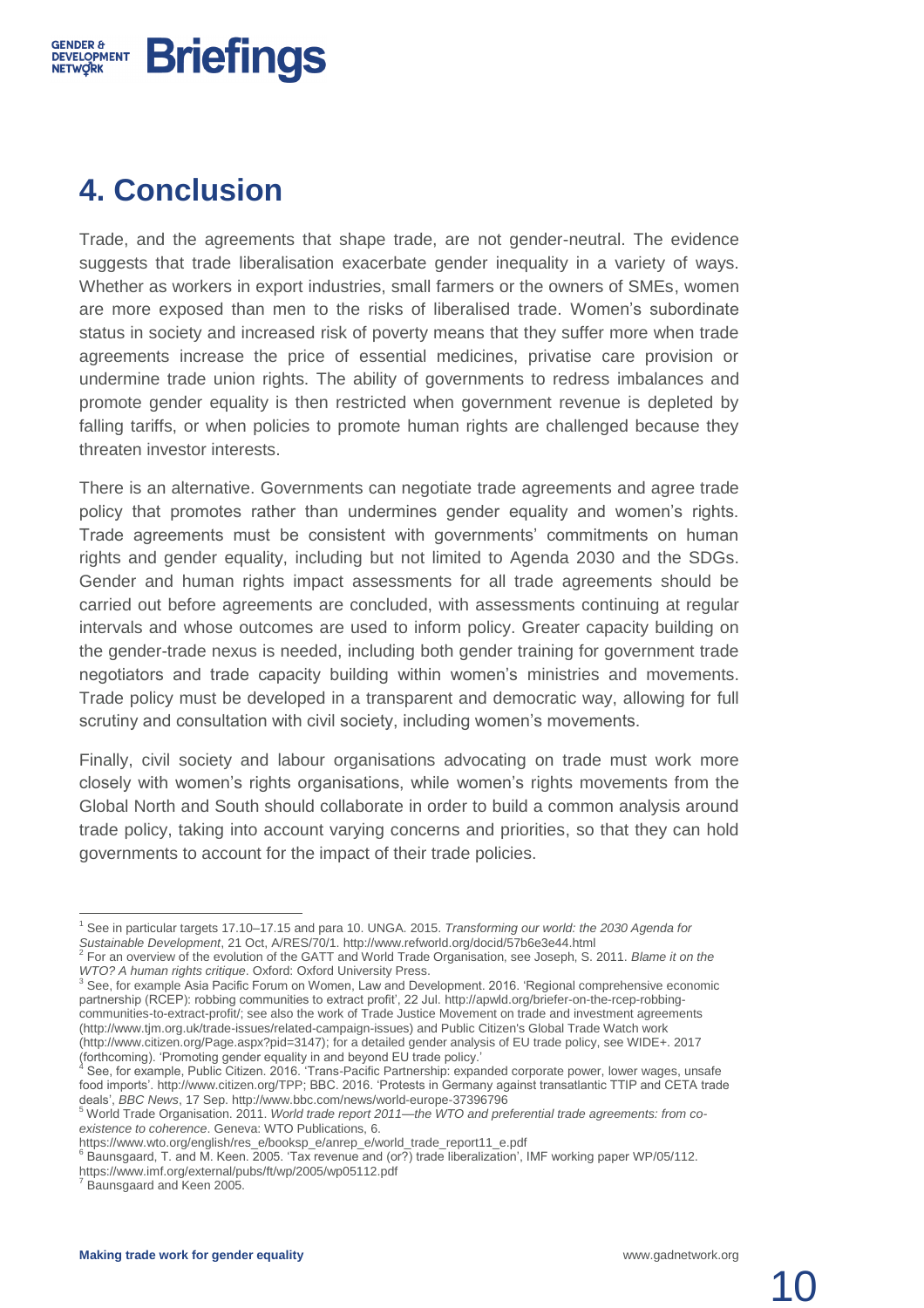

<sup>9</sup> UNCTAD. 2011. *Who is benefiting from trade liberalization in Cape Verde? A gender perspective*. Geneva: United **Nations** 

<sup>10</sup> UNCTAD 2014b*. Trade and development report 2014: global governance and policy space for development*, UNCTAD/TDR/2014. New York: United Nations, 168; see also the introduction of a VAT in Cape Verde discussed in UNCTAD 2011.

<sup>11</sup> Capraro 2014. *Taxing men and women: why gender is crucial for a fair tax system*. London: Christian Aid, 12. <sup>12</sup> UNCTAD. 2014c. *Virtual institute teaching material on trade and gender—volume 1: unfolding the links*, 23.

<https://vi.unctad.org/tag/docs/vol1/vol1.pdf>

**Briefings** 

<sup>13</sup> UNCTAD. 2014d. *Virtual institute teaching material on trade and gender—volume 2: empirical analysis of the trade* 

*and gender links*, 39[. https://vi.unctad.org/tag/docs/vol2/vol2.pdf](https://vi.unctad.org/tag/docs/vol2/vol2.pdf) <sup>14</sup> FAO and World Bank. 2013. *Gender equality and food security: women's empowerment as a tool against hunger*. Rome: Manila: Asian Development Bank, 46.

Export processing zones are defined by the ILO as "industrial zones with special incentives set up to attract foreign investors, in which imported materials undergo some degree of processing before being exported again." See ILO. 1998. *Labour and social issues relating to export processing zone*s. Geneva: ILO, 3.

<sup>16</sup> Berik, G. 2011. 'Gender aspects of trade', *Trade and employment: from myths to facts*, edited by M. Jansen, R. Peters and J.M. Salazar-Xiranachs. Geneva: ILO, 180.

There has also been some criticism of the methodology used to make EPZ/non-EPZ wage comparisons on the basis that they do not factor in the long hours and excessive overtime that are endemic to EPZ jobs. Berik 2011, 184.

<sup>18</sup> Berik, G. and Y. Rodgers. 2010. 'Options for enforcing labour standards: lessons from Bangladesh and Cambodia',

*Journal of International Development* 22.1, 67, 79. <sup>19</sup> Tejani, S. and W. Milberg. 2010. 'Global defeminization? Industrial upgrading, occupational segmentation and manufacturing employment in middle-income countries', Schwartz Center for Economic Analysis working paper. [http://www.economicpolicyresearch.org/images/docs/research/globalization\\_trade/Tejani%20Milberg%20WP%204.27.1](http://www.economicpolicyresearch.org/images/docs/research/globalization_trade/Tejani%20Milberg%20WP%204.27.10.pdf)

[0.pdf](http://www.economicpolicyresearch.org/images/docs/research/globalization_trade/Tejani%20Milberg%20WP%204.27.10.pdf)<br><sup>20</sup> Berik 2011, 190.

 $\overline{a}$ 

**GENDER &** 

**DEVELOPMENT NETWORK** 

<sup>21</sup> Berik 2011, 188.

 $22$  In the US, for example, working class communities have been particularly badly affected. See Grove, C. 2015. 'Beyond liberal rights: lessons from a possible future in Detroit', *openDemocracy*, 30 Jul.

[https://www.opendemocracy.net/openglobalrights/chris-grove/beyond-liberal-rights-lessons-from-possible-future-in](https://www.opendemocracy.net/openglobalrights/chris-grove/beyond-liberal-rights-lessons-from-possible-future-in-detroit)[detroit;](https://www.opendemocracy.net/openglobalrights/chris-grove/beyond-liberal-rights-lessons-from-possible-future-in-detroit) Rothstein, J. and R.E. Scott. 1997. 'NAFTA's casualties: employment effects on men, women and minorities', EPI issue brief 120[. http://www.epi.org/files/page/-/old/issuebriefs/ib120.pdf](http://www.epi.org/files/page/-/old/issuebriefs/ib120.pdf) <sup>23</sup> UNCTAD 2014d, 39.

<sup>24</sup> UN Women. 2015. *Transforming economies, realizing rights: progress of the world's women 2015-2016*. New York:

UN Women, 95.<br><sup>25</sup> Hossain, N. 2012. 'Women's empowerment revisited: from individual to collective power among the export sector

workers of Bangladesh', IDS working paper 389, 28-29[. http://www.ids.ac.uk/files/dmfile/Wp389.pdf](http://www.ids.ac.uk/files/dmfile/Wp389.pdf) <sup>26</sup> Doraisami, A. 2008. 'The gender implications of macroeconomic policy and performance in Malaysia', *Social justice and gender equality: rethinking development strategies and macroeconomic policies*, edited by G. Berik, Y. Rodgers and A. Zammit, 187–212. Routledge: London.

<sup>27</sup> ILO. 2015. *Small and medium-sized enterprises and decent and productive employment creation*. Geneva: ILO, 7. <sup>28</sup> Kabeer, N. 2012. 'Women's economic empowerment and inclusive growth: labour markets and enterprise development', SIG working paper 2012/1[. https://www.idrc.ca/sites/default/files/sp/Documents%20EN/NK-WEE-](https://www.idrc.ca/sites/default/files/sp/Documents%20EN/NK-WEE-Concept-Paper.pdf)[Concept-Paper.pdf](https://www.idrc.ca/sites/default/files/sp/Documents%20EN/NK-WEE-Concept-Paper.pdf)

<sup>29</sup> International Trade Centre. 2014. *Empowering women through public procurement*. Geneva: ITC, 40.

<sup>30</sup> European Commission. 2006. 'Global Europe: competing in the world. A contribution to the EU's Growth and Jobs Strategy[. http://trade.ec.europa.eu/doclib/docs/2006/october/tradoc\\_130376.pdf](http://trade.ec.europa.eu/doclib/docs/2006/october/tradoc_130376.pdf) <sup>31</sup> UNCTAD 2014d, 39.

<sup>32</sup> World Bank. 2016. *Women, business and the law: getting to equal*. Washington, DC: World Bank, 12-13.

<http://wbl.worldbank.org/~/media/WBG/WBL/Documents/Reports/2016/Women-Business-and-the-Law-2016.pdf> <sup>33</sup> UNCTAD 2014d, volume 2, 47.

<sup>34</sup> Wamboye, E. and S. Seguino. 2015. 'Gender effects of trade openness in sub-Saharan Africa', *Feminist Economics*

21.3, 82–113. <sup>35</sup> Public Services International. 2015a. 'TISA versus public services: the Trade in Services Agreement and the corporate agenda', 4. http://www.s2bnetwork.org/wp-content/uploads/2015/09/en\_tisaresearchpaper\_final\_web1.pdf; GADN. 2017. 'Sharing the load: unpaid care work and women's economic empowerment.' [http://gadnetwork.org/gadn](http://gadnetwork.org/gadn-resources/2017/2/7/sharing-the-load-unpaid-care-work-and-womens-economic-empowerment)[resources/2017/2/7/sharing-the-load-unpaid-care-work-and-womens-economic-empowerment](http://gadnetwork.org/gadn-resources/2017/2/7/sharing-the-load-unpaid-care-work-and-womens-economic-empowerment) <sup>36</sup> UN Women 2015, 225; European Parliament. 2016. *Gender equality in trade agreements: study for the FEMM* 

*committee*, 24-26. Brussels: European Parliament Policy Department C—Citizens' Rights and Constitutional Affairs. [http://www.europarl.europa.eu/RegData/etudes/STUD/2016/571388/IPOL\\_STU\(2016\)571388\\_EN.pdf;](http://www.europarl.europa.eu/RegData/etudes/STUD/2016/571388/IPOL_STU(2016)571388_EN.pdf) see also Ortiz, I., M. Cummins, J. Capaldo, and K. Karanunethy. 2015. 'The decade of adjustment: a review of austerity trends 2010-2020 in 187 countries', ESS working paper no. 53.

<http://www.socialprotection.org/gimi/gess/RessourcePDF.action?ressource.ressourceId=53192><br><sup>37</sup> Public Services International. 2015b. 'Jakarta court cancels world's biggest water privatisation after 18-year failure', 25 Mar[. http://world-psi.org/en/jakarta-court-cancels-worlds-biggest-water-privatisation-after-18-year-failure](http://world-psi.org/en/jakarta-court-cancels-worlds-biggest-water-privatisation-after-18-year-failure)

<sup>38</sup> UN Women 2015, 225.

<sup>39</sup> See ITUC. 2016. 'All about TISA: everything you didn't know about the Trade in Services Agreement.' [https://www.ituc-csi.org/IMG/pdf/ituc-tisa-report\\_en.pdf](https://www.ituc-csi.org/IMG/pdf/ituc-tisa-report_en.pdf)

11